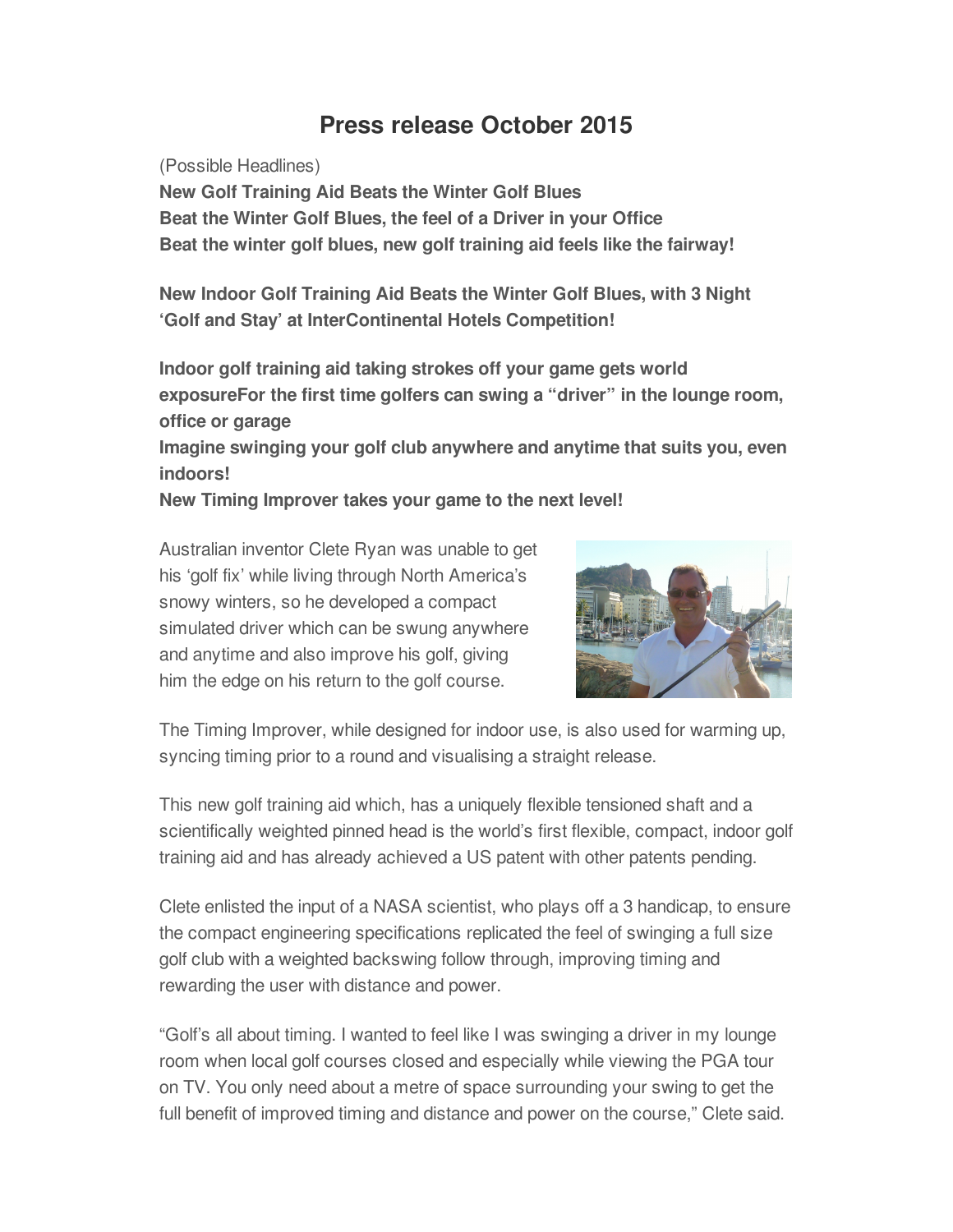"The Timing Improver has a ridiculously realistic golf club feel which was strange in such a small [package."](https://www.youtube.com/watch?v=pETatEQyiBA) Says Canadian Golf Life writer Chris Bourquin in a recent product review. "As much as I use this product outside in the yard or at the course before I play I found myself using it just as much in the house, which of course is the 'indoor' part of it.

It was hard to trust myself at first but when swinging it inside, it has a very small footprint so no damage done. The biggest benefit for me personally in the month I've had the product has been reduced visits to the range to hit balls and groove my swing and more actual playing golf because my swing feels great.

I personally don't like fooling around with swing aids too much but I've gone +1, +1 &+4 over my last 3 games and managed to drop a full point off my handicap in the last 6 with warming up on nothing but the GSRN Timing Improver. No range balls at all.

The Timing Improver works as advertised. I can feel my clubs much better through the whole swing and especially through the contact area. With that comes an incredible amount of confidence. If you need an extremely useful, small and affordable training tool to improve your swing timing and flexibility I say check this out."



"I'm blown away." Says Tim Hurja PGA [Professional](https://www.youtube.com/watch?v=f2A75fddl0M&feature=youtu.be) coaching Anthony Robbins in California. "I try this Timing Improver and have a breakthrough in my own game. It's one of the most incredible golf aids and the tempo is great! The Timing Improver helps me visualise a straight release. My passion is helping people make solid

contact and have the ball go where they want it to go. A couple of millimetres can put the ball in another fairway. This Timing Improver gives the opportunity to see the golf path you're swinging on and find your own path and tempo. It will take your game to the next level."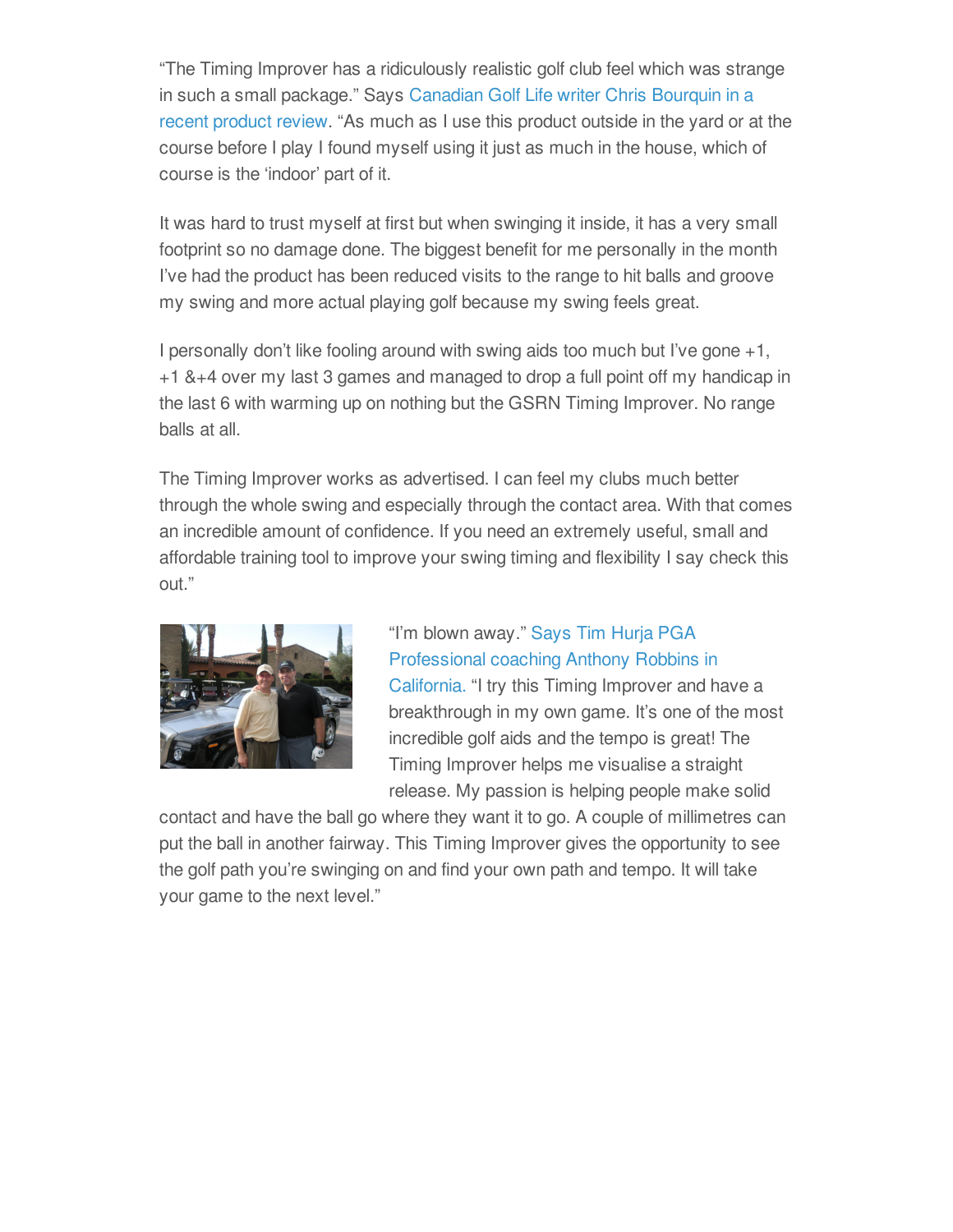Apart from the obvious compact indoor benefits of the training aid, the real outcome for golfers is permanently improving their overall rhythm and golf score card [according](https://www.youtube.com/watch?v=5tXcqzjpINI&feature=youtu.be) to AAA rated PGA golfer David Lord.

Lord, the head professional at Rowes Bay Golf Club in Australia has been teaching golf for over 35 years and said, "Most people come to me and all they want to do is find out how they can hit the ball further. So to hit the ball maximum distance, a golfer must learn to 'load the shaft' and this new Timing Improver does that," he said.



It has become an important part of my lessons. I base my teaching principles on keeping it simple and effective and once I discovered this training aid, I found it very simple for my students to use. The two main benefits of the Timing Improver are that it develops good timing and good rhythm while demonstrating how the load in a golf club shaft works."

David added, "We have a lot of members here that swear by it and use it every day.

One member has taken four shots off his handicap and he said, all he does is swing the Timing Improver 20 times per day, and it certainly made a big improvement.

Our golf shop only has 9 foot ceilings and I am about 6 foot 4 in height so it is very compact to use."

Golf Swing Right Now CEO Anita Bast-Cook has steered the development of the invention from prototype to the international launch. "It is fascinating and exciting working with this new invention. Making golf more accessible is one of our many goals.

We also have an understanding of the special link between golf and business and there are a number of blogs on our website, [www.golfswingrightnow.com](http://www.golfswingrightnow.com) that identify that link.

For the first time golfers will be able to feel they are swinging a driver in the office, the garage, the home gym, just about anywhere, anytime."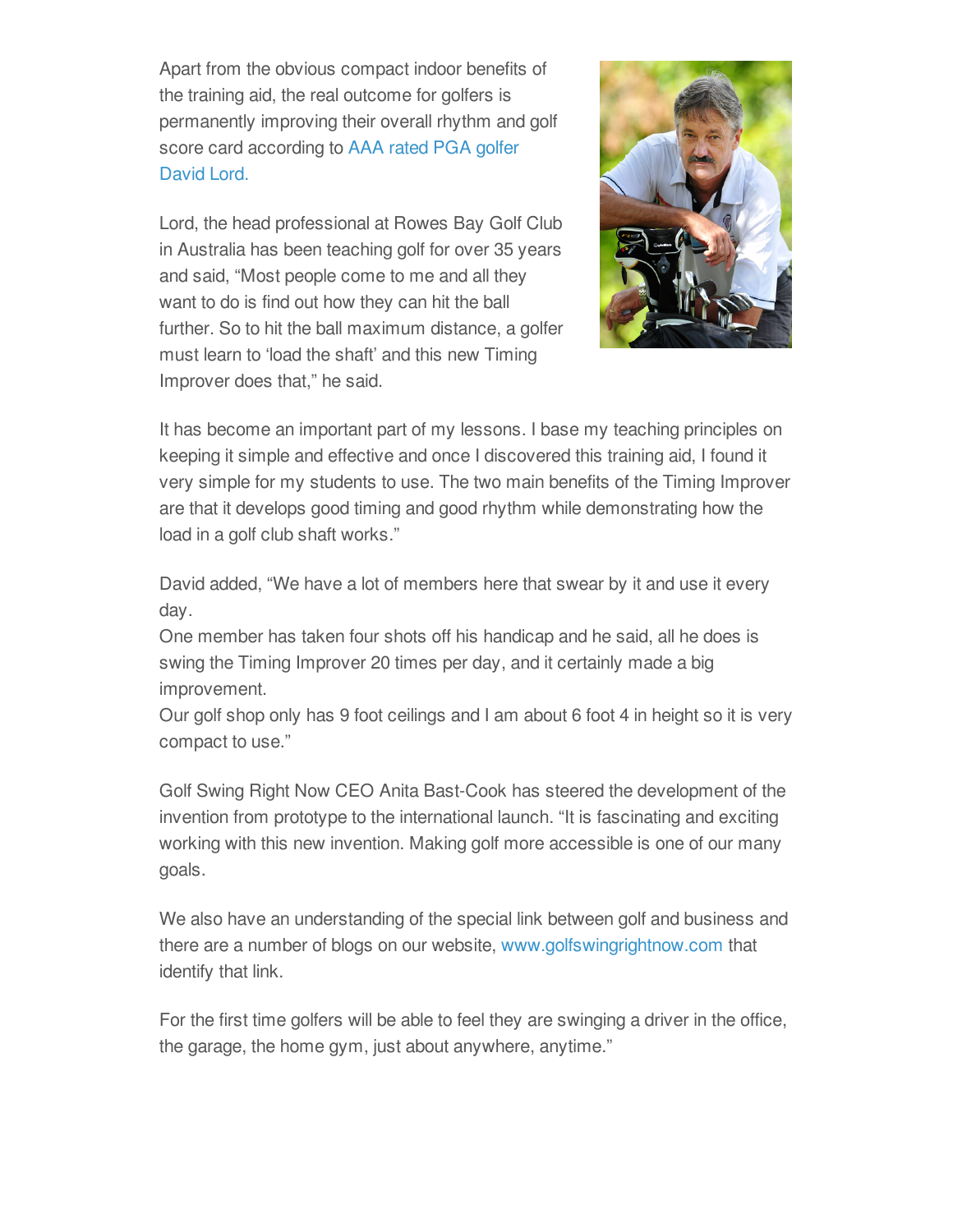

To celebrate the International launch, Golf Swing Right Now in partnership with InterContinental Hotel Group, Sanctuary Cove Golf and Country Club and Links Hope Island are offering you the chance to win an amazing 3 night Golf and Stay package playing at 3 golf courses, valued over \$2,500 with your purchase of a Timing Improver. The prize includes 3 buffet breakfasts for 2, a 3 course dinner for 2, premium club hire and valet parking, plus more.

For full details check out

[www.golfswingrightnow.com](http://www.golfswingrightnow.com) to learn how to have up to 3 entries!

ENDS:

( See Tim Hurja's video review at https://www.youtube.com/watch? v=f2A75fddl0M&feature=youtu.be )



( See Chris Bourquin's full review and video at http://www.golflife.com/golf-swingright-now/ )

( See GSRN website for competition details, closes 24 December 2015)

Contact for comment or clarification: 1st CEO Anita Bast-Cook 0411 597 904; 2nd Marketing Consultant & IP Toni Ryan 0411 706 777 GSRN 1800 665 024 Intl - +61 411 597 904,

PO Box 642, Thuringowa Central, 4817. admin@golfswingrightnow.com Golf Swing Right Now Pty Ltd has offices in Townsville, QLD and Alstonville, Northern NSW.

©2015 Golf Swing Right Now Pty Ltd | PO Box 642, Thuringowa Central, 4817